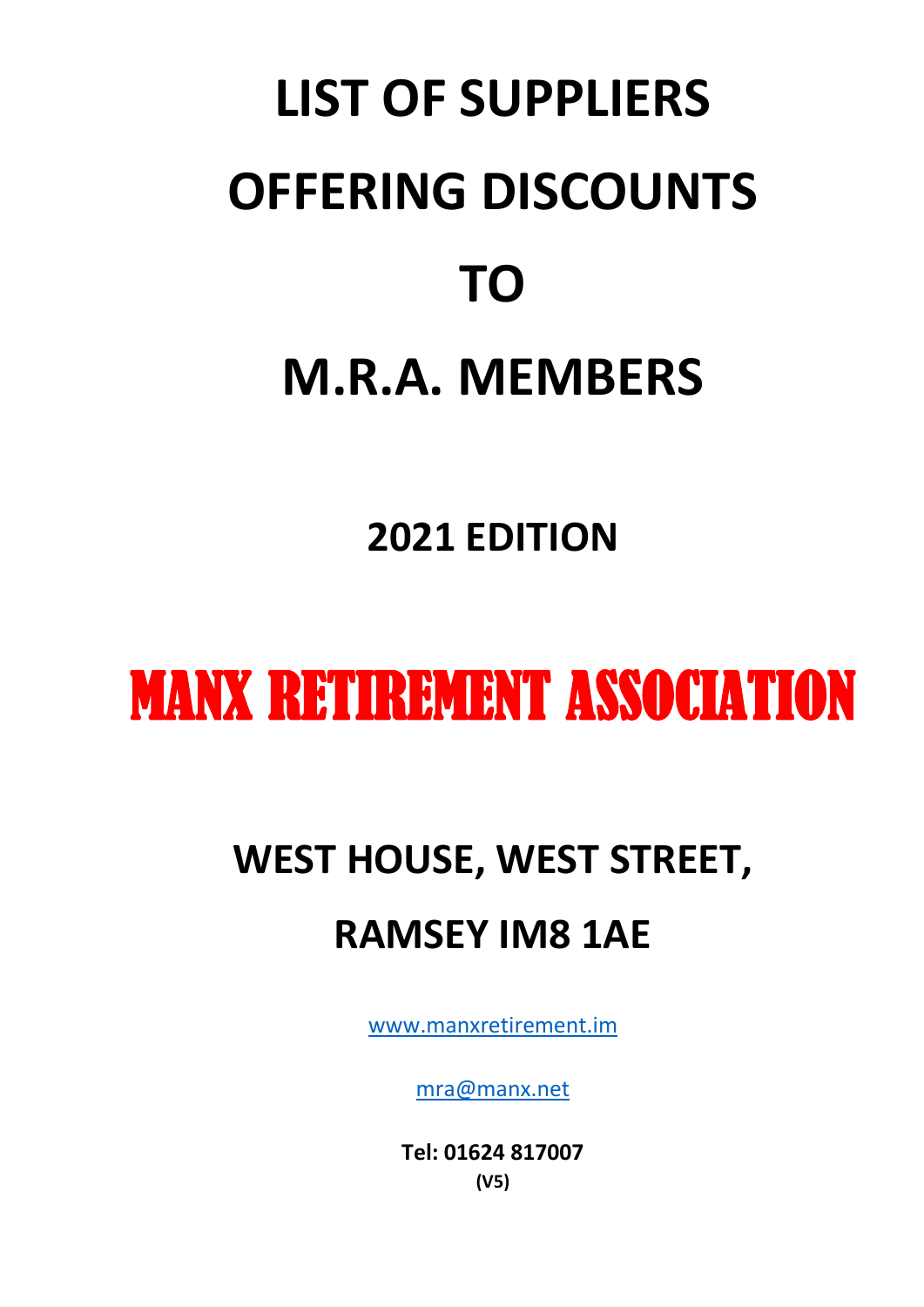# *AUDIOLOGISTS*

**ISLAND HEARING**

Station Road Port Erin Tel: 830722

10% discount on hearing aids (and any repeat orders)

# *BATHROOMS/KITCHENS*

**PACESETTERS** 4 Harris Street, Douglas Tel. 622045

5% discount

**JOHN LIZANEC** Lizanec Construction 3 Harcroft Avenue, Douglas Tel. 618837

# *BEAUTICIANS*

**HEAVENLY BEAUTY** Peter Luis Building, Duke Street, Douglas Tel: 622292

# *BLINDS*

**APOLLO BLINDS** 2/3 Port Jack, Onchan Tel: 618819

**TALBOT BLINDS** 61-62 Derby Square, Douglas Tel: 629940

5% discount (not on already discounted items)

15% discount Hairdressing with Mairead

Variable 5-10% discount Depends on product

10% discount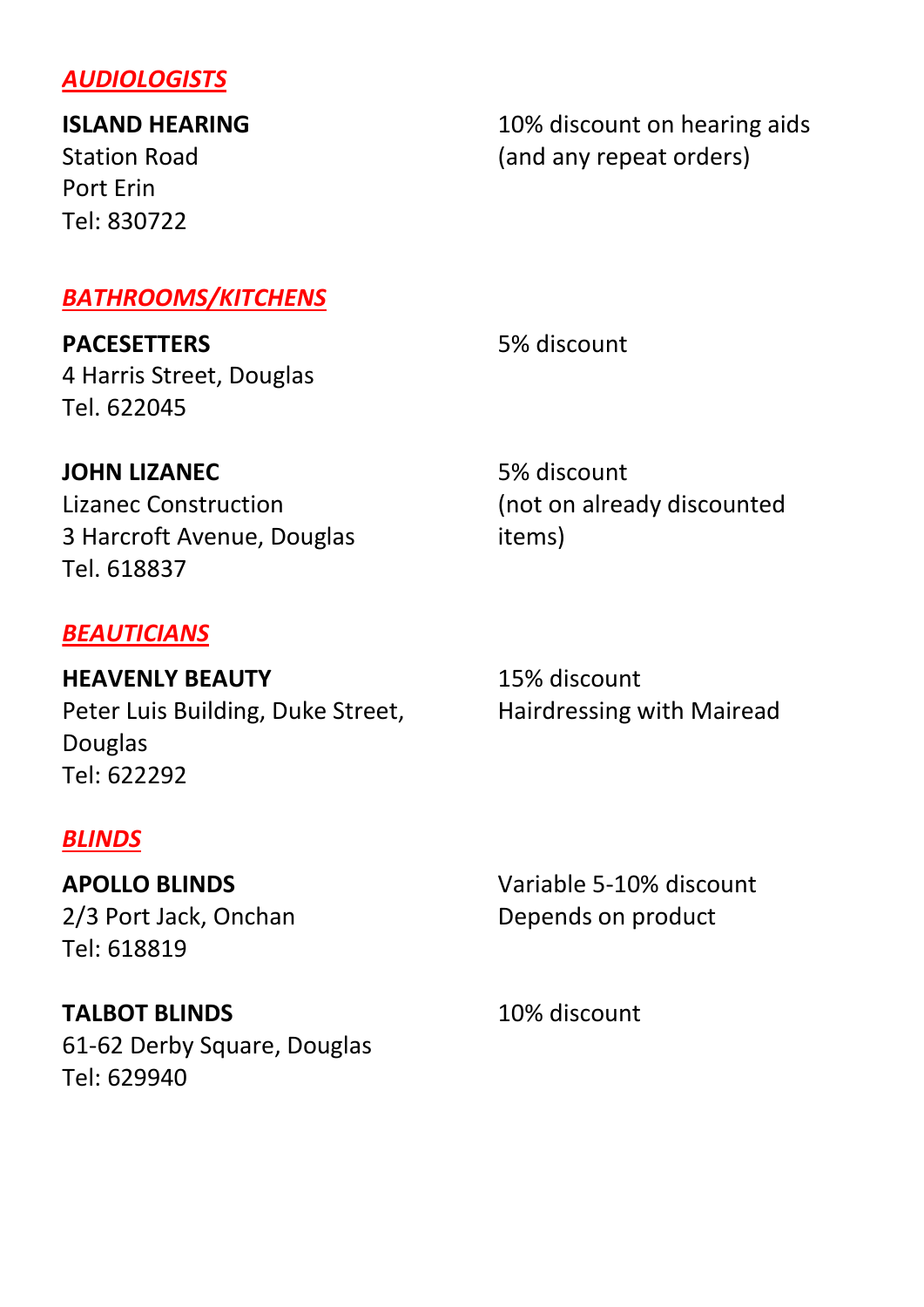#### *BOOKS*

**LEXICON BOOKSHOP** 63 Strand Street Douglas Tel: 673004

# *CARPETS*

**CASTLE CARPETS** 23 Stanley Road, Peel Tel: 842480

*CHIROPRACTIC CARE*

**ALIGN4LIFE Spinal & Posture Clinic** 1 Lake Road, Douglas Tel: 629444

10% discount Cash or Debit Card NOT credit card

10% Discount

Full chiropractic assessment at £100 rather than £260. Contact Align4Life for other discounts.

#### *CONSERVATORIES & DOUBLE GLAZING*

**MANX GLASS & GLAZING** Snugborough Trading Estate, Douglas Tel: 674573

10% discount on all glass products. 2½% discount on PVC

**REGAL WINDOWS** 10 Elm Tree Road, Onchan Tel: 620254

10% discount

#### *DRY CLEANING*

**CARNATION CLEANERS** 55 Bucks Road, Douglas Tel: 623788

10% discount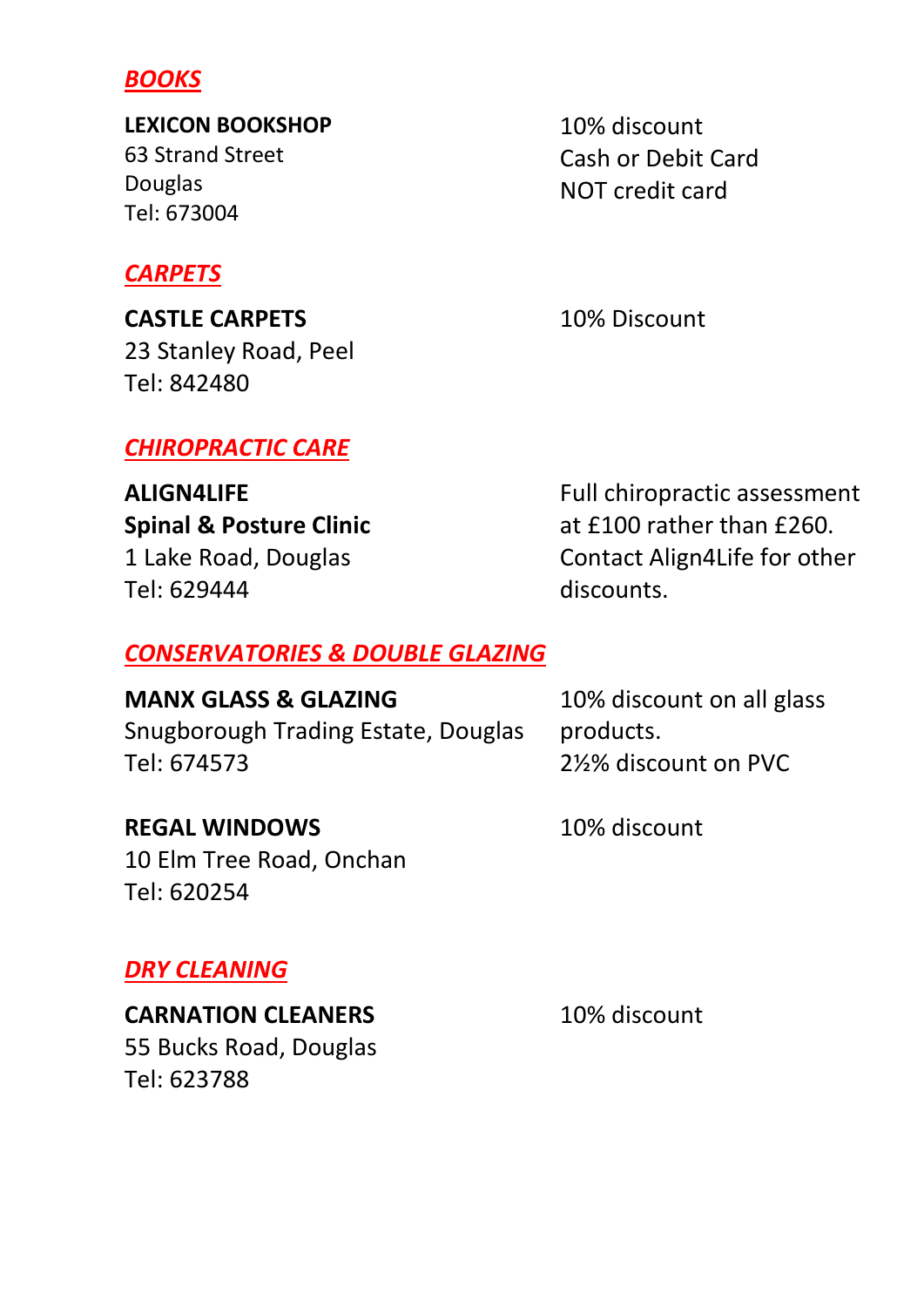# **CHRISTOPHERS**

10% discount paid up-front

Castlemona Shops, Central Promenade, Douglas Tel: 678242

# *ELECTRICALS AND WHITE GOODS*

| <b>PASCOES</b>                     | 10% discount        |
|------------------------------------|---------------------|
| Tromode Works, Cronkbourne Village | (not on sale goods) |
| Tromode                            |                     |
| Tel: 676066                        |                     |
| <b>YESSS ELECTRICAL</b>            | 10% discount        |
| Units A1-A4 Eden Park Estate       |                     |
| Cooil Rd, Douglas                  |                     |
| Tel: 675555                        |                     |
|                                    |                     |

# *ESTATE AGENTS*

# **CARTER MOON ESTATE AGENCY**

55 Victoria St, Douglas Tel: 626123

# **CHRYSTALS**

31 Victoria St, Douglas Tel: 623278

# **CHRYSTALS**

23 Station Road, Port Erin Tel: 833903

# **QUAYLES ESTATE AGENTS**

The Dovecote, Main Road, Kirk Michael Tel: 622320 reception@quayles.co.im

Current - Sole Agency 0.8% Reduced to 0.65% for MRA (as at Sept 2020)

1% + VAT sole agent In addition, nb No Sale, No Fee

1% + VAT sole agent In addition, nb No Sale, No Fee

1% Sole Agents Discount only on Premium Service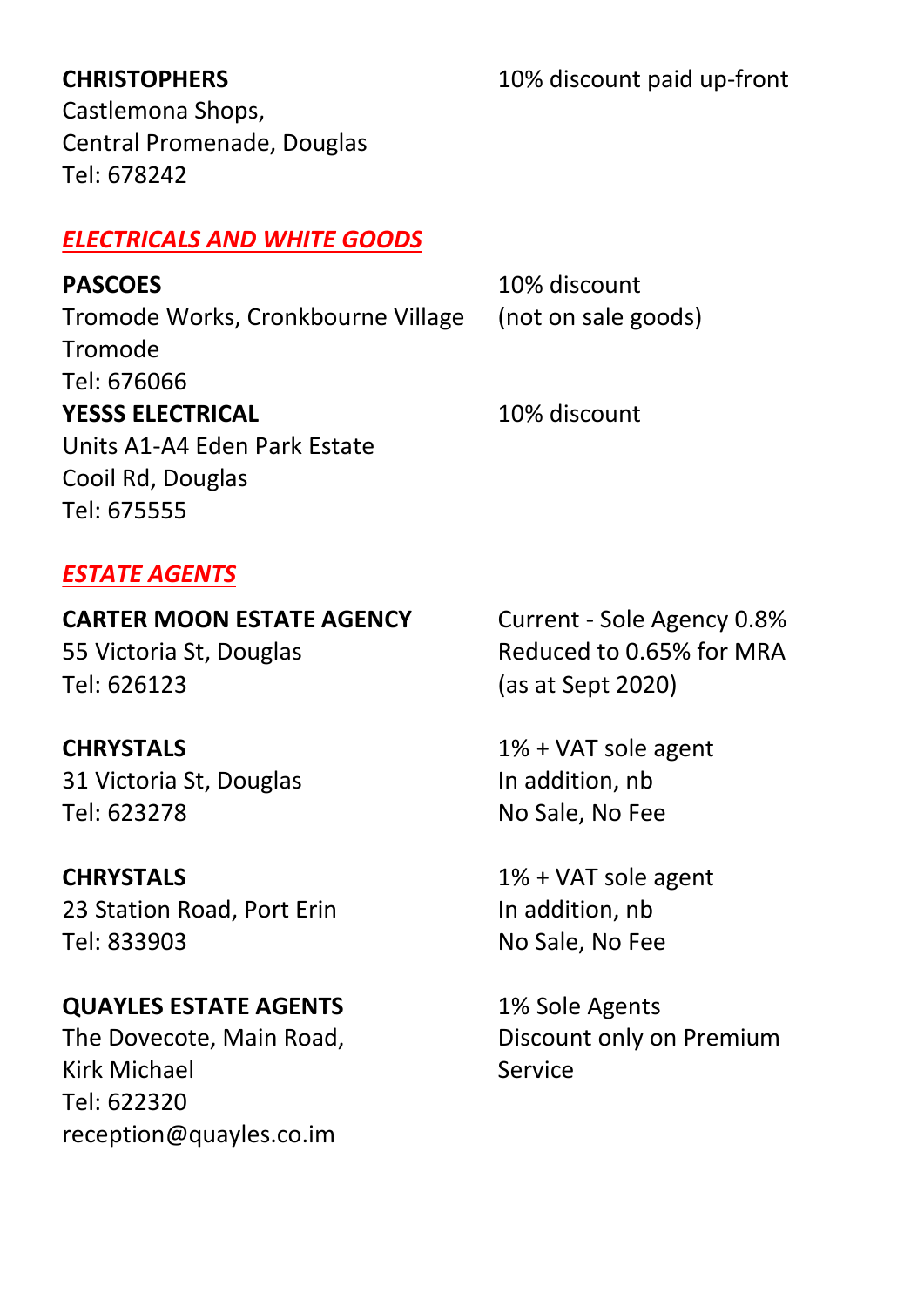# *FINANCIAL AFFAIRS*

**THORNTON ASSOCIATES** St Johns Mill, Mill Road, St Johns Tel: 660220

### *FLORISTS*

**CLUCAS FLORIST** 54 Duke Street, Douglas Tel: 673644

### *GARAGES*

#### **MARBREE GARAGE**

10% discount

Interflora

Unit 20, Snugborough Trading Estate, Union Mills Tel: 623720

**AUTO SOLUTIONS**

Unit 3, Kirby Farm Industrial Estate Union Mills Tel: 670145

### *GARDEN CENTRES*

**KIRBY GARDEN CENTRE** Vicarage Road, Braddan Tel: 621636

# **RILEY'S GARDEN CENTRE**

Cooil Road IM4 2AF

10% discount on Labour Rate, Falken and General GT Tyres, Wheel Alignment and Terraclean Treatments Free Courtesy Car

10% discount on plants, trees and shrubs (not tools, fertilisers etc)

10% discount on furniture / plants and pots / gardening / gifts and homeware Takeaway 2 for 1 on filter coffee / tea before 9am 10% off on takeaway food all day 2 cakes and 2 filter coffee / tea - £6 deal

Free initial consultation

10% discount except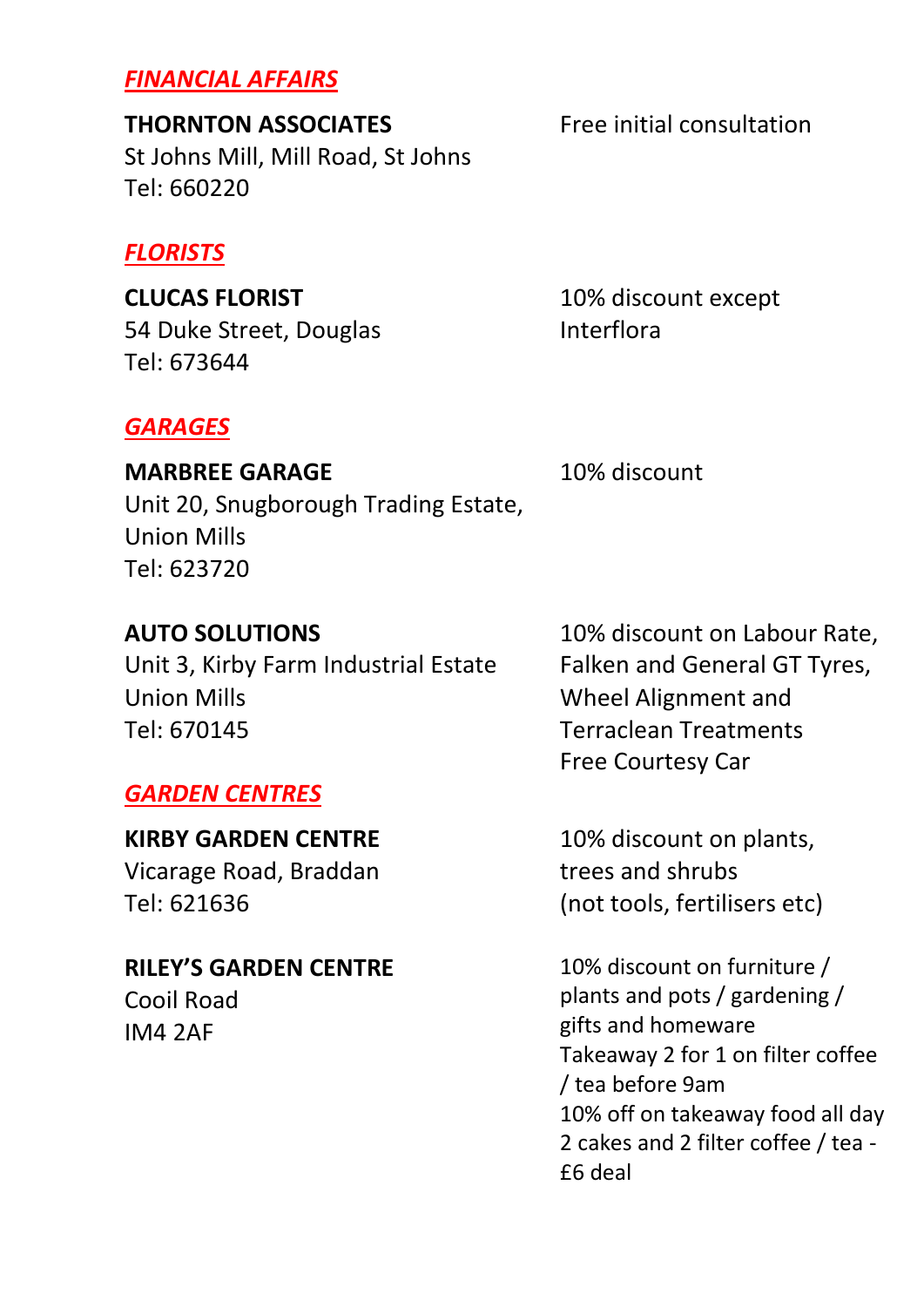# *HOME FURNISHING & CARPETS*

**LIFESTYLE FURNISHINGS** Unit 16a Snugborough Trading Estate, Union Mills Tel: 623322

**A J MILLICHAP** 85 Parliament Street, Ramsey Tel: 813636

*KENNELS AND CATTERIES*

**BOODEE BEG CATTERY** Bride Road, Bride Tel: 882402

#### **COACH HOUSE KENNELS & CATTERY**

Bridge Road, Ramsey Tel: 812990

10% discount (not on sale goods)

5% discount except on sale items

10% discount

10% discount

### *OPTICIANS*

**TRACEY VANDERPLANK OPTICIAN** 34 Parliament St, Ramsey Tel: 673643

7.5% discount on a complete new pair of spectacles with lenses or new prescription sunglasses

#### *REMOVALS*

**CALLISTER REMOVALS** Unit 4, Parkway, Balthane Ind Estate,Ballasalla Tel: 629975

5% discount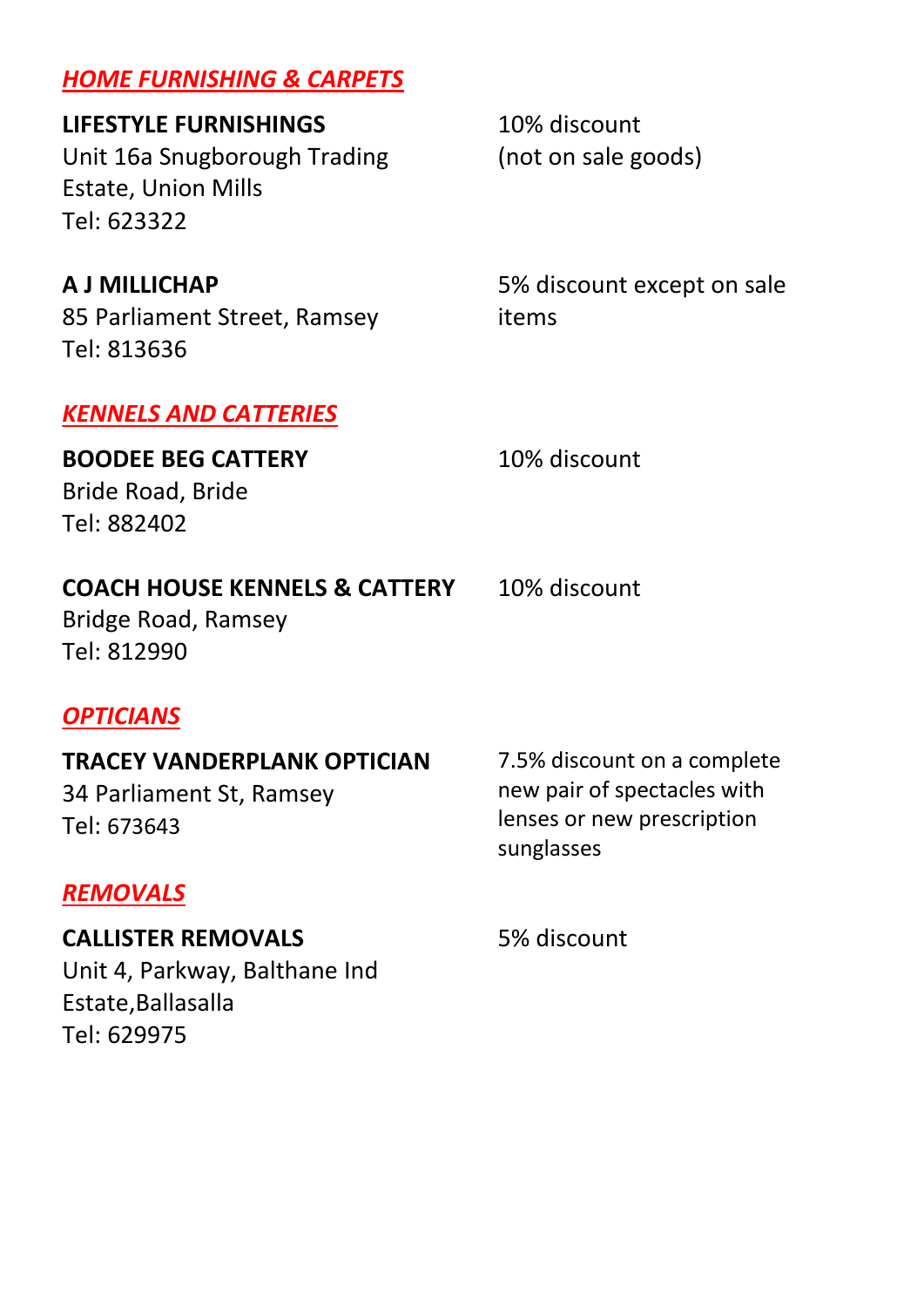# *RESTAURANTS*

**THE OCEAN VIEWS**

Onchan Pleasure Park, Onchan Tel: 623348

## *STATIONERY & OFFICE FURNITURE*

**THOMAS E KELLY** Unit 10 Balthane Industrial Estate, Ballasalla, Douglas Tel: 674289

£15.00 for 2 course meal from lunchtime menu 12-2pm Tuesday - Friday

15% discount on stationery 10% discount on computer supplies

# *WOOLLEN GOODS & GIFT ITEMS*

**LAXEY WOOLLEN MILLS** Glen Road, Laxey Tel: 861395

10% discount on purchases over £10 excluding sale items